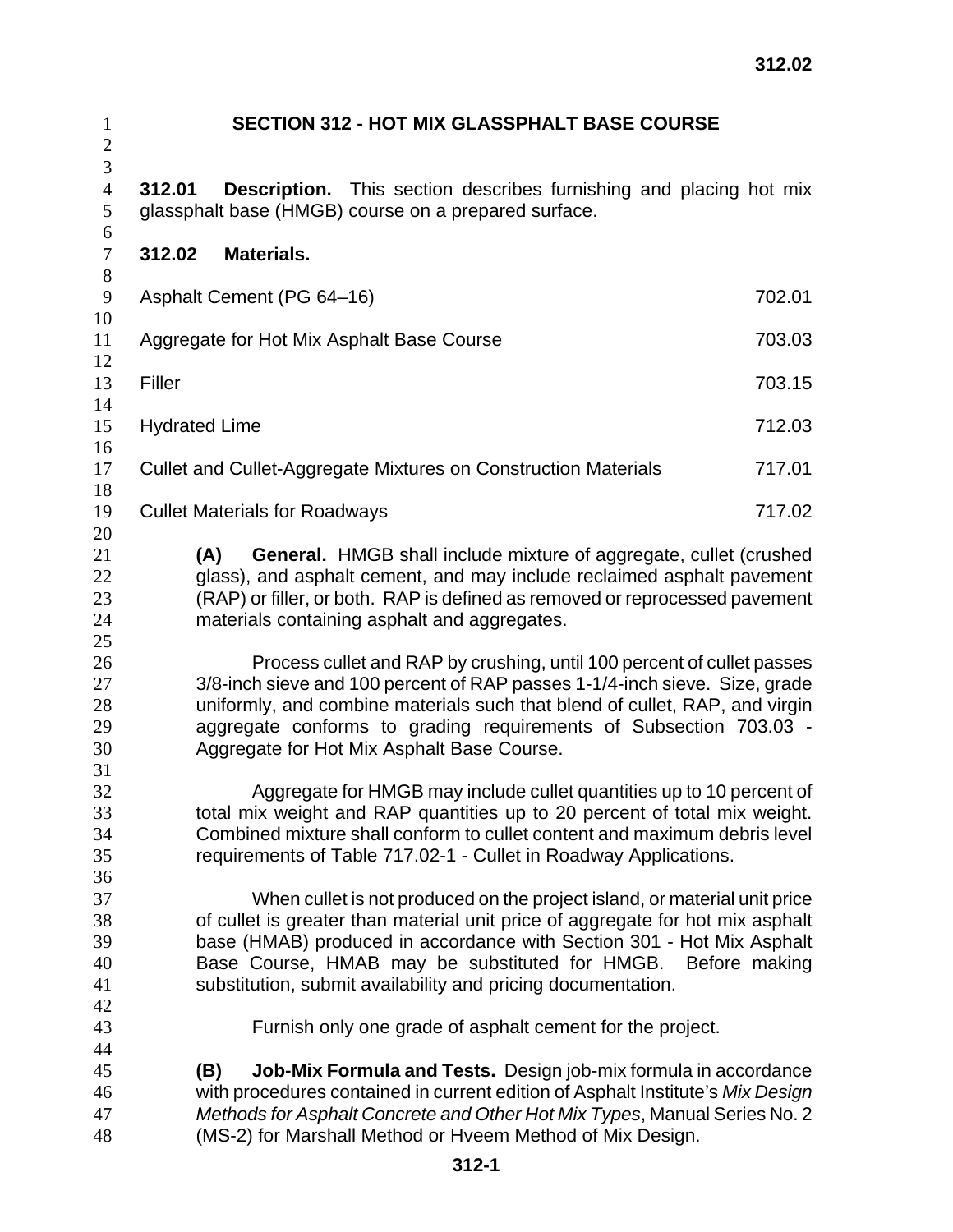50 Design asphalt content shall be between 3.8 percent and 5.7 percent, 51 based on total weight of mix. Meet job-mix formula design criteria specified 52 in Table 312.02-1 - Job-Mix Formula Design Criteria.

53

54

57

59

62

64

66

49

## **TABLE 312.02-1 – JOB-MIX FORMULA DESIGN CRITERIA**

## **Hveem Method Mix Criteria (AASHTO T 246 and AASHTO T 247)**

| Stability, minimum               | 37    |
|----------------------------------|-------|
| Air Voids (percent) <sup>1</sup> | 4 - 6 |

## **Marshall Method Mix Criteria (AASHTO T 245)**

| Compaction, number of blows each end of specimen            | 75                |
|-------------------------------------------------------------|-------------------|
| Stability, minimum (pounds)                                 | 1,800             |
| Flow, $(x 0.01$ inch)                                       | $8 - 16$          |
| Air Voids (percent) <sup>1</sup>                            | $4 - 6$           |
| Voids In Mineral Aggregate (VMA), minimum<br>(percent) $^2$ | Table<br>401.02-3 |
|                                                             |                   |

## **Notes:**

1. Air Voids: AASHTO T 166 or AASHTO T 275; AASHTO T 209, AASHTO T 269.

2. VMA: See Asphalt Institute Manual MS-2, Chapter 4.

55 **(C) Submittals.** Establish and submit job-mix formula for HMGB mixture 56 as follows:

- 
- 58 **(1)** Design percent of aggregate passing each required sieve size.
- 60 **(2)** Design asphalt content added to aggregate, based on total 61 weight of mix.
- 63 **(3)** Design proportion of cullet.
- 65 **(4)** Design proportion of processed RAP.
- 67 **(5)** Design temperature of mixture at point of discharge at the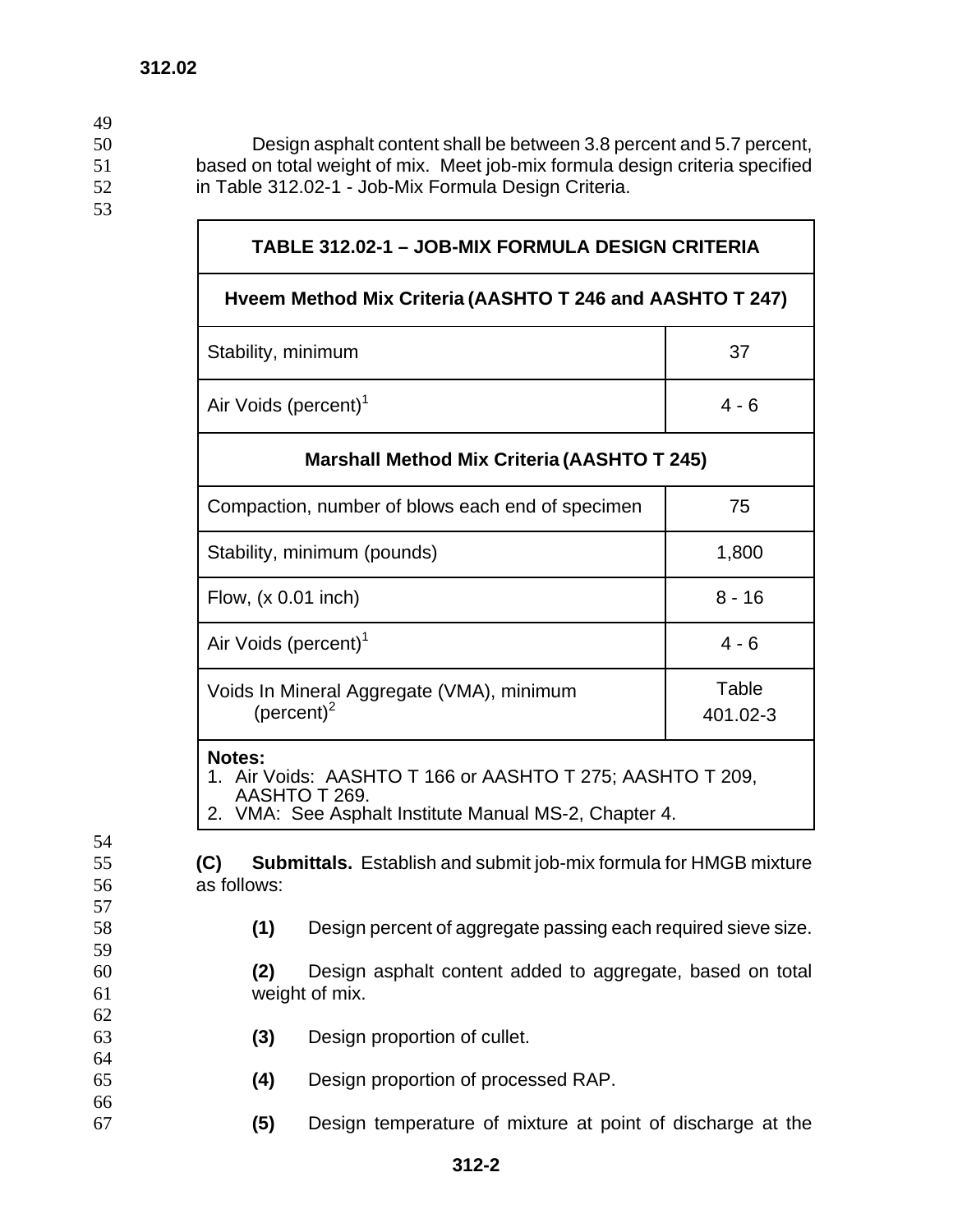| 68         | paver.                                                                                                                                          |  |  |
|------------|-------------------------------------------------------------------------------------------------------------------------------------------------|--|--|
| 69         |                                                                                                                                                 |  |  |
| 70         | (6)<br>Source of aggregate.                                                                                                                     |  |  |
| 71<br>72   |                                                                                                                                                 |  |  |
| 73         | (7)<br>Grade of asphalt cement.                                                                                                                 |  |  |
| 74         | (8)<br>Test data used to develop the job-mix formula.                                                                                           |  |  |
| 75         |                                                                                                                                                 |  |  |
| 76         | With the exception of item (5) in this subsection, if design                                                                                    |  |  |
| 77         | requirements are modified after the Engineer accepts job-mix formula, submit                                                                    |  |  |
| 78         | new job-mix formula before using HMGB produced from modified mix design.                                                                        |  |  |
| 79         |                                                                                                                                                 |  |  |
| 80         | Submit certificate of compliance for asphalt cement, accompanied by                                                                             |  |  |
| 81         | substantiating test data.                                                                                                                       |  |  |
| 82         |                                                                                                                                                 |  |  |
| 83         | Range of Tolerances for HMGB. Provide HMGB within allowable<br>(D)                                                                              |  |  |
| 84         | tolerances of accepted job-mix formula, as specified in Table 401.02-4 -                                                                        |  |  |
| 85         | Range of Tolerances for HMA.                                                                                                                    |  |  |
| 86<br>87   |                                                                                                                                                 |  |  |
| 88         | <b>Construction.</b> Construct HMGB course in accordance with Subsection<br>312.03<br>401.03 - Construction and this subsection.                |  |  |
| 89         |                                                                                                                                                 |  |  |
| 90         | <b>Mixing Plant.</b> If job-mix formula includes cullet or RAP, or both,<br>(A)                                                                 |  |  |
| 91         | modify mixing plant to accommodate adding cullet or RAP, or both, by                                                                            |  |  |
| 92         | appropriate methods, to virgin aggregate material. Provide positive control                                                                     |  |  |
| 93         | for proportioning these materials into mixture.                                                                                                 |  |  |
| 94         |                                                                                                                                                 |  |  |
| 95         | Material Transfer Vehicle (MTV). When placing HMGB, use of a<br>(B)                                                                             |  |  |
| 96         | MTV will not be required.                                                                                                                       |  |  |
| 97         |                                                                                                                                                 |  |  |
| 98<br>99   | (C)<br><b>Compaction.</b> Where compacted thickness is greater than 6 inches,                                                                   |  |  |
| 100        | spread and compact mixture in two or more lifts approximately equal in<br>thickness. Maximum compacted thickness of one lift shall be 6 inches. |  |  |
| 101        |                                                                                                                                                 |  |  |
| 102        | Compact mixture immediately upon completion of spreading operations                                                                             |  |  |
| 103        | to density of not less than 92 percent of maximum theoretical specific gravity                                                                  |  |  |
| 104        | in accordance with AASHTO T 209, modified by deletion of Supplemental                                                                           |  |  |
| 105        | Procedure for Mixtures Containing Porous Aggregate.                                                                                             |  |  |
| 106        |                                                                                                                                                 |  |  |
| 107        | HMGB Surface and Thickness Tolerances. Place HMGB to a<br>(D)                                                                                   |  |  |
| 108        | thickness that when thoroughly compacted conforms to shape and dimension                                                                        |  |  |
| 109        | indicated in the contract documents. Limit surface deviations to not more                                                                       |  |  |
| 110        | than 1/2 inch above or below theoretical grade.                                                                                                 |  |  |
| 111<br>112 |                                                                                                                                                 |  |  |
| 113        | The combined thickness of HMGB and asphalt concrete pavement<br>shall be within 1/2 inch of combined thickness indicated in the contract        |  |  |
| 114        | documents.                                                                                                                                      |  |  |
| 115        |                                                                                                                                                 |  |  |